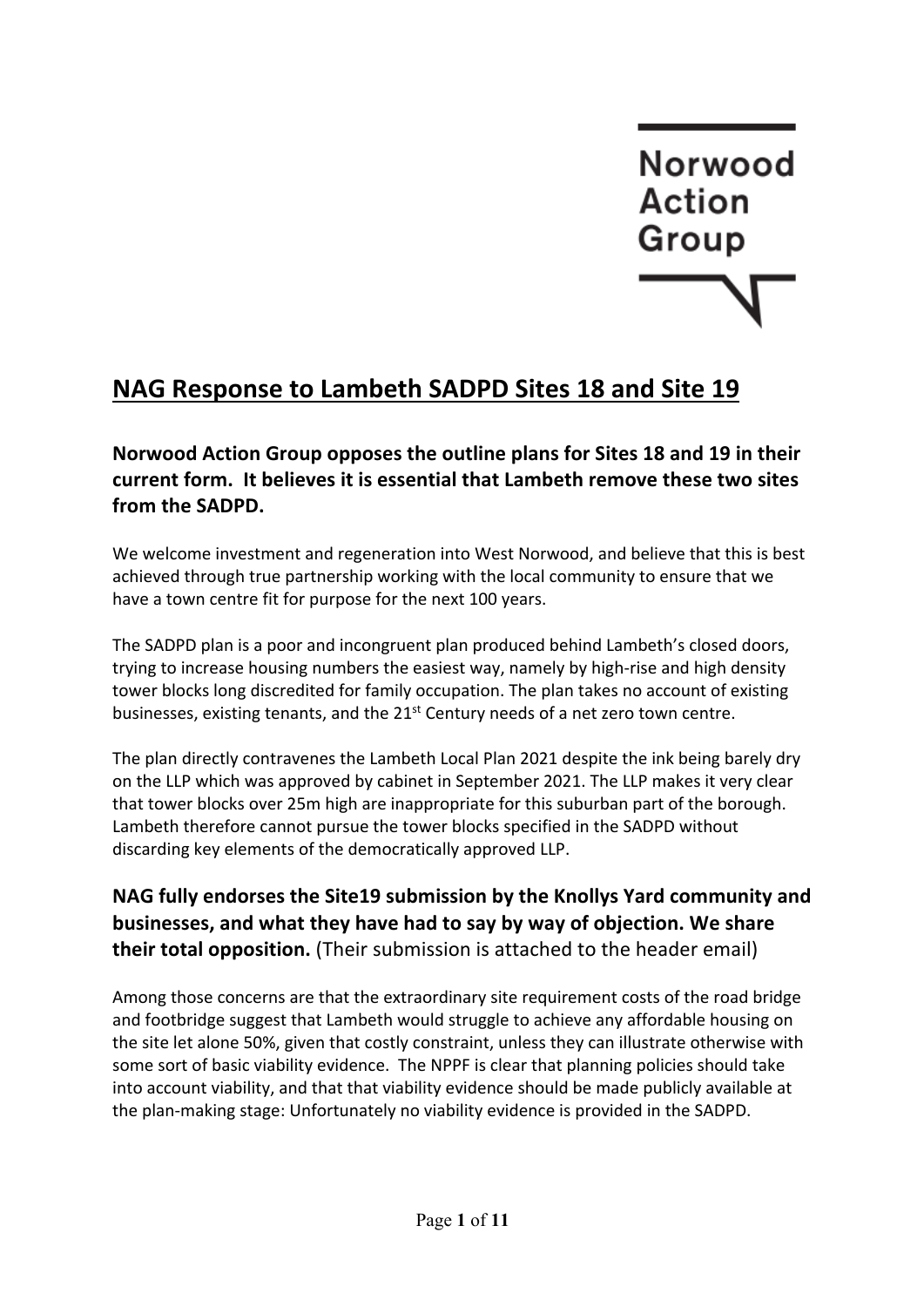Furthermore, the Council should consider the cumulative impacts of two major developments so close together which share the same road accesses, buses and trains, local services and facilities and also view corridors

With regard to Site 18, we are surprised and hugely disappointed that no reference has been made to previous plans for this site, namely:

- West Norwood Town Centre Master Plan 2009
- A Plan for West Norwood and Tulse Hill: Community Evidence Base Report
- West Norwood and Tulse Hill: A Manual for Delivery 2017
- Norwood Design Support NPA 2019

In summary…..

- We do not want top-down decisions steamrollered through
- We do want genuine consultation in developing a carefully considered plan
- We do want investment and regeneration in West Norwood
- We do want more homes for families
- We do want thriving local businesses
- We do want a retained and ever more vibrant local community

### **NAG RESPONSES TO SITE 18**

#### **VISION.**

Site 18 is the demolition and rebuild of a quarter of West Norwood Town Centre. In any other town centre in the UK, plans on this scale would involve a significant public engagement programme, working with the community, shops and businesses to ensure that we have a town centre that is future-proof, fit for the  $21<sup>st</sup>$  century, and meets the ambitions and hopes of the people who live and work here.

Over the years a number of studies and consultations have taken place about the future of this site. The outcomes of those conversations should be taken into account.

Since 2017 the Norwood Planning Assembly has been working on the Neighbourhood Plan to provide the ambitious mix of housing and town centre uses that is required to support not replace our existing offer, driven in partnership with the community at its heart

We would welcome investment and development on this site, however we need a vision that is exciting, ambitious, rewarding and truly compelling. It has to go above and beyond simply being a profit driven venture for the council and developers. The vision has to set the highest aspirations to regenerate and renew West Norwood, allied with an ethos of sustainability and the highest available environmental standards. It should also keep all that is good about West Norwood and valued by local people, rather than wipe everything away.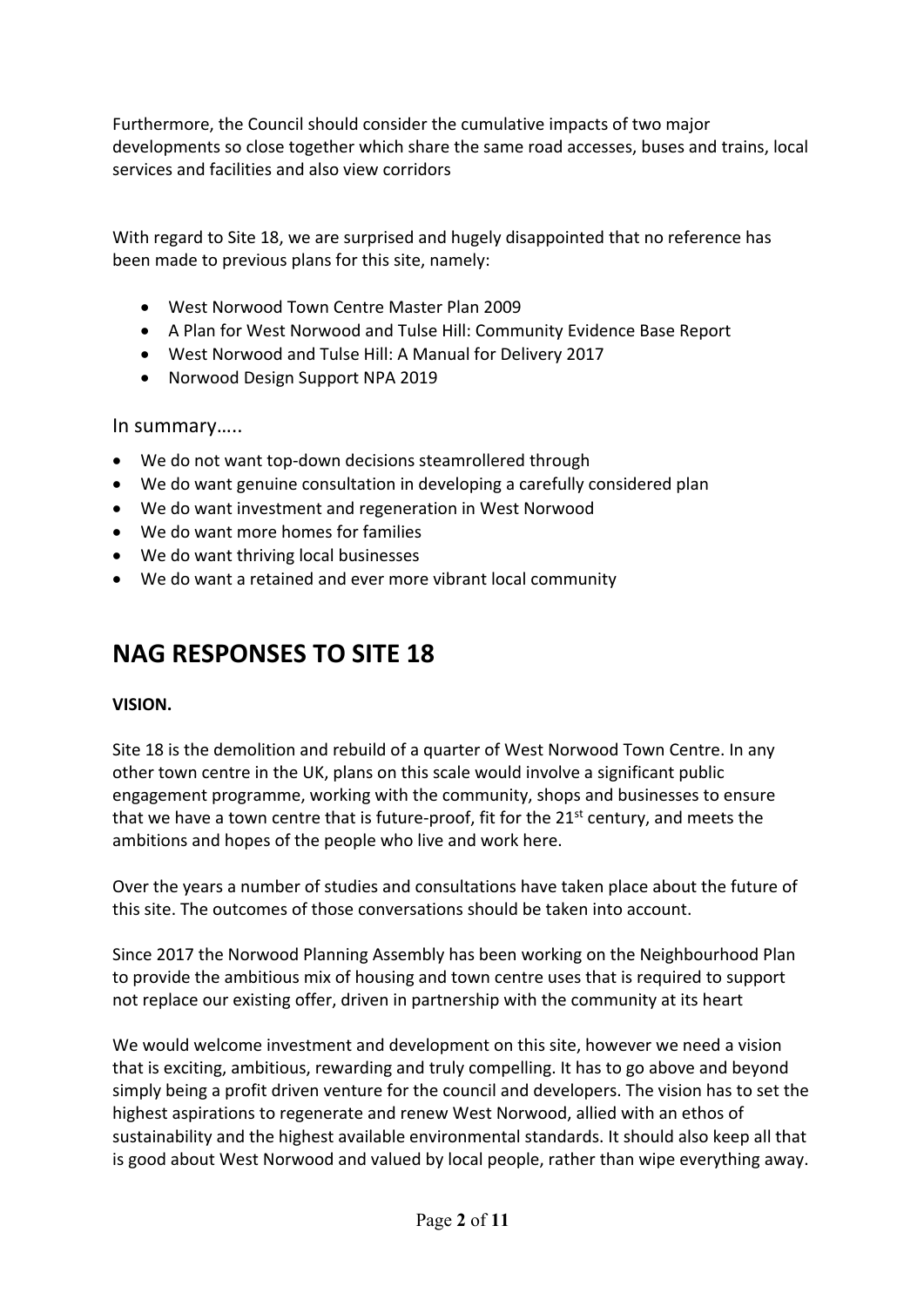Norwood has ambitions to be a net zero town centre by 2030. This vision should outline how that would be achieved, and how this new development would be pivotal. It should be a vision for 2050 and beyond.

All over the UK town centre shopping precincts built in the 70's and 80's are being knocked down and re-built because they are no longer deemed fit for purpose. Big and small shop units once occupied by the chains are now empty and agents are struggling to find new tenants. We have to work together to avoid that here. That means having a powerful and clear 'WHY?' in the vision, and a fantastic and truly compelling narrative for any new scheme.

We need data driven research to predict what the retail, business and leisure needs will be in 30 years' time and design accordingly. There is no point building for large floorspace retail if what is needed are small independent outlets. There are no vacancies on Norwood Road despite (and perhaps because of) the pandemic and prior to that 18 months of Thames Water disruption. As our town centre has never relied upon the national chains to survive and then prosper, why wipe this out to eventually replace with what?

Green spaces and appropriate contextual scale are of huge importance. Building monolithic high storey blocks that dominate the skyline would be totally inappropriate. Describing a 12 storey block as 'discrete' is bizarre, given that is 60% higher than any existing building in the area and 4 - 6 times the prevailing building height in the town centre, which itself is higher than the suburban housing surrounding.

The proposals vastly exceed the height thresholds for the area set out in the Lambeth Local Plan which was formally adopted on 22 Sept 2021 i.e. exactly 5 months ago. The Lambeth Local Plan sets out the vision, strategic objectives and policies for development in Lambeth for the period 2020-2035. It forms the statutory development plan for the borough. The policies of the Local Plan were drawn up in light of an extensive evidence base of research and studies and a multi stage public consultation and involvement process. The independent planning inspector found the Lambeth Local Plan to be 'sound and legally compliant'. As such, it is not for developers to pick and choose which parts of the Lambeth Plan they find acceptable. It is not for council officers or elected officials to pick and choose from the Local Plan. Lambeth cannot backtrack on its own Local Plan policies without reopening and revising the plan and once more extensively involving the local community – residents, businesses and all those others with interests in or interested in the town centre.

Calculations for the number of residential and business units need to be made taking into careful account the overall opportunities, requirements and constraints for the area. It seems like the presented numbers have been plucked from the air rather than being derived from an intimate awareness of the place and its people and businesses.

A vibrant exciting town centre space where people can meet, work and contribute should be at the forefront of any design. It is therefore essential that a town square is large enough to be meaningful and form the heart of the design. However, it needs to be suitably located so that all those coming to West Norwood can enjoy, not hidden from the high street (as Waylett Place is currently) and seen as only for the occupiers of the surrounding buildings to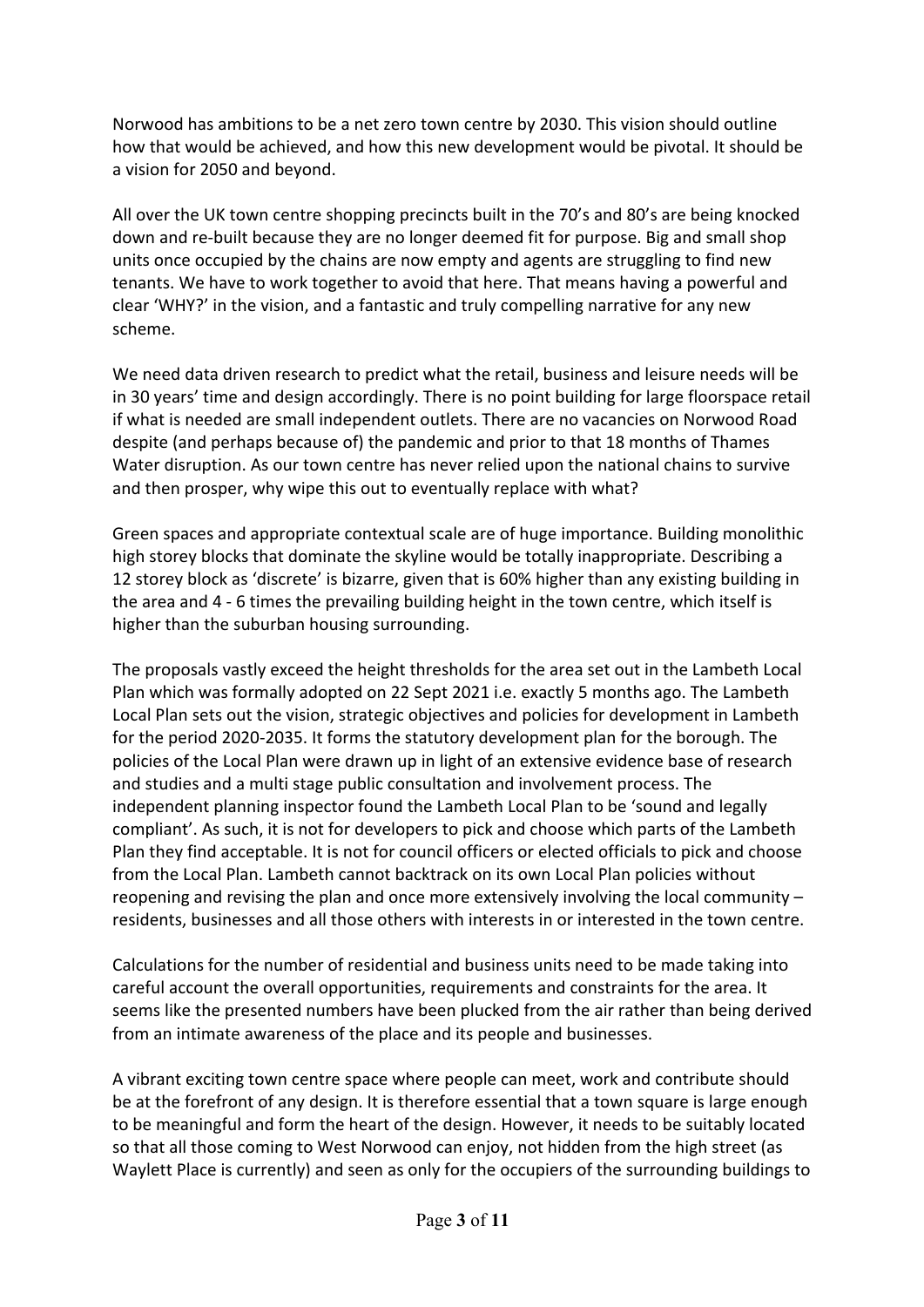the rear. Furthermore it should be bright and sunny rather than overshadowed by development. Such a space must also be deliverable. As proposed it's reliant on a number of individual sites coming forward for development and funding its delivery and subsequent management and maintenance does not seem clear nor fairly shared between all landowners. We are concerned that ultimately development will take place without the town square and at best that it's not completed till the mid 2030's. Have other options for a town square or a number of smaller spaces been explored, be they existing or new?

The architectural quality and detailing should do far more than simply 'enhance the overall appearance of the town centre'. This statement in the consultation vision clearly demonstrates a total lack of any real ambition in the outline. It is not hard to 'enhance' an area. As demonstrated by the Vision Foundation and new arrivals in the town centre, paint, pride and care can work wonders. The architecture should therefore thrill, enthral and excite. West Norwood's new town centre should be a destination, one that respects the real pride and heritage of its history and people. It also should retain what is already good architecture and design and complement that elsewhere, notably our crescent opposite. We should not become an identikit town centre of anywhere or nowhere, nor lose our life and activity to vacant shops and other ground floor premises.

Sadly there is not a single page in the whole outline proposal that would elicit the briefest flicker of excitement.

Lastly if redevelopment is to proceed it needs to be in a way that does not blight the town centre for years – the Council themselves say the process will take  $10 - 15$  years. It could be longer given experience with other development in the area. Already we are seeing blight as landowners and developers and businesses delay investment in case there is something more profitable round the corner or because it's not worth it to be swept away very soon. This impact will spread beyond Site 18 to the whole town centre and beyond dwarfing the 18 months of disruption caused by the Thames Water mains replacement works.

#### **SITE ALLOCATION POLICY.**

- 1. Where is the data to support the statements within 'Land uses'? How has this figure of 390-470 residential units been calculated given the height of the proposed blocks exceed Lambeth's own criteria in the Lambeth Local Plan 2021? Is this figure only attainable if the developer breaks the LLP criteria? Is this number achievable notwithstanding the documents set out other demands on space like the wide footways, the town square and other public and private realm, pedestrian and cycle route to and through the area, rear servicing?
- 2. 5000-7000 sqm of commercial/community floorspace. Where is the data to back this up? How have future retail needs and trends been assessed ensure that this amount is viable so we don't end up with many empty lots? Who will fund the delivery and subsequent use of the community floorspace?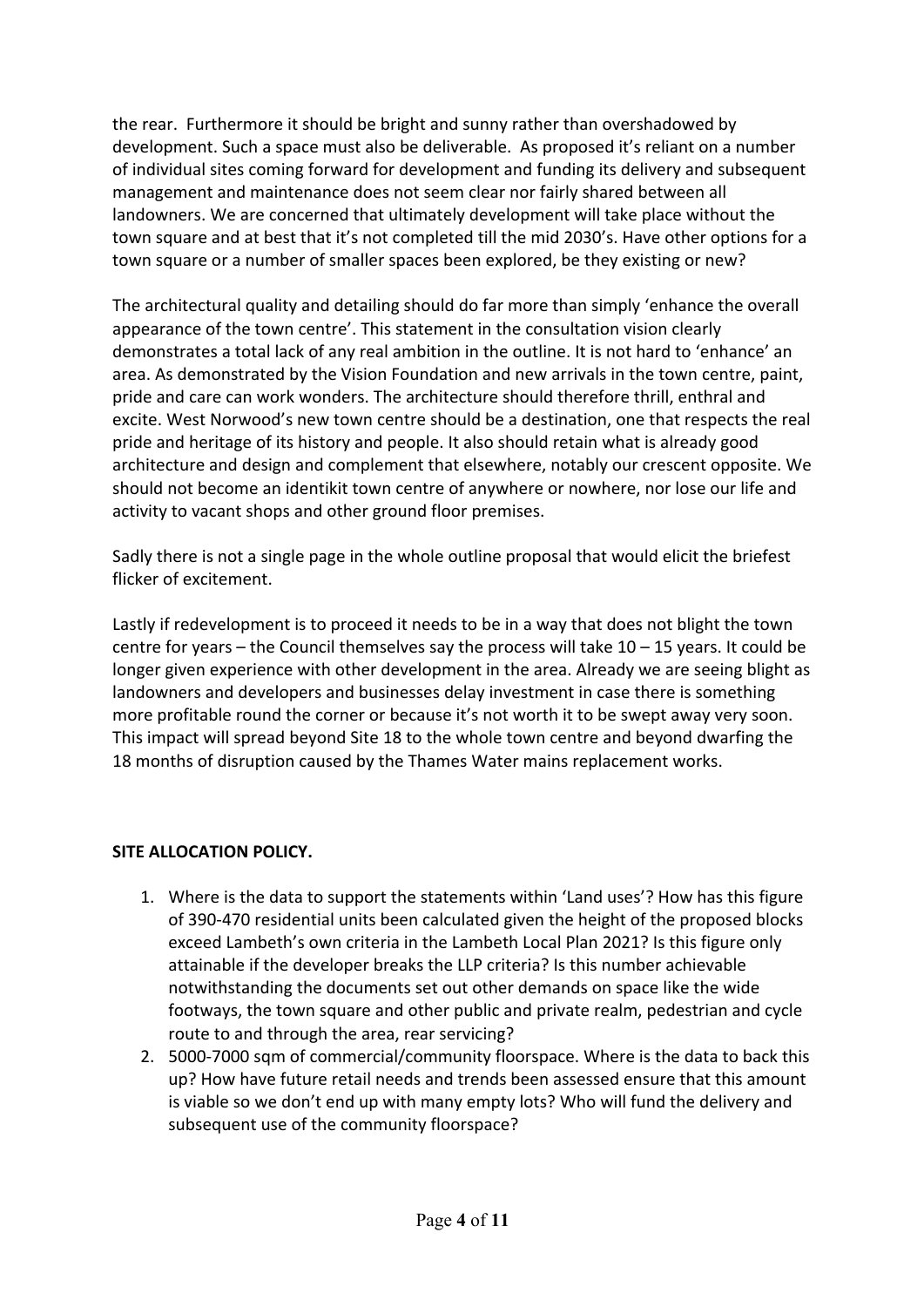- 3. Where has the figure of 50% of units in shop use come from? What is the criteria on which this assumption has been made? Does a shop unit include space for the existing or successor restaurants, cafes and similar already on the Site?
- 4. How has the existing commercial business in West Norwood space been taken into account to ensure that this development doesn't simply create dead areas in other parts of the town centre or indeed within the CBC adjacent?
- 5. Affordable Housing. What criteria and calculations have been made to ensure that the development could actually deliver 35-50% threshold? Other new developments throughout London regularly downgrade this allocation percentage in order to make the scheme viable. What are the assumptions about the mix of such accommodation – the need is for family and other homes at affordable (to local people) rents? Even if the headline 35%/50% affordable housing is delivered will that be by units or size  $$ more family homes to meet local need would mean in the latter case less affordable homes.
- 6. Given costs how will Lambeth ensure that the affordable housing units are of equivalent quality to market units and crucially they are maintained as such? As the development is to be significant height and massing how will the needs of families with children be met and then delivered and maintained? Whilst planning policy is for tenure blind schemes, maintenance and management would fall to the housing association or council as landlord of the affordable rented. Will those in shared ownership flats be able to afford the high service charges? In short is the affordable accommodation viable in the first place and will continue to be so as a place for those in housing need to live and enjoy?
- 7. Social Infrastructure. What data has been used to assess capacity in current social infrastructure with regard to schools, doctors' surgeries, etc. How will shortfalls be made up? Borough CIL can't pay for everything especially given, for example, the affordable housing would be exempt.
- 8. Heritage Assets. What criteria is being used to 'enhance the significance' of heritage assets? How will any design work with and complement existing buildings and spaces?
- 9. Building heights. The consultation document states that part of the site is 'appropriate for a tall building height of 36m'. Given that the maximum height of any building in the south of the borough under the Lambeth Local Plan 2021 is 25m, how has this figure of 36m been arrived at? By its own admission the document states that this figure exceeds the threshold definition of tall buildings. How is it possible that a building of this size could make it into the scheme, given that it openly acknowledges it is contravening Lambeth's own rules? How has this height been determined? It will tower above all else in the tower centre. How has its location at the rear of the proposed shops been determined? Why is the vista from Chatsworth Way so important given it's a residential street and the focus should be the town centre?
- 10. Other building heights. The indicative drawings clearly show that buildings of up to 21m would dwarf the existing buildings along Norwood Road, even if they are set back.
- 11. 'No harm to views affecting heritage assets' It is extremely difficult from the indicative outlines to see how this could be achieved. It is easy to see from the Council's own material how it is not achieved.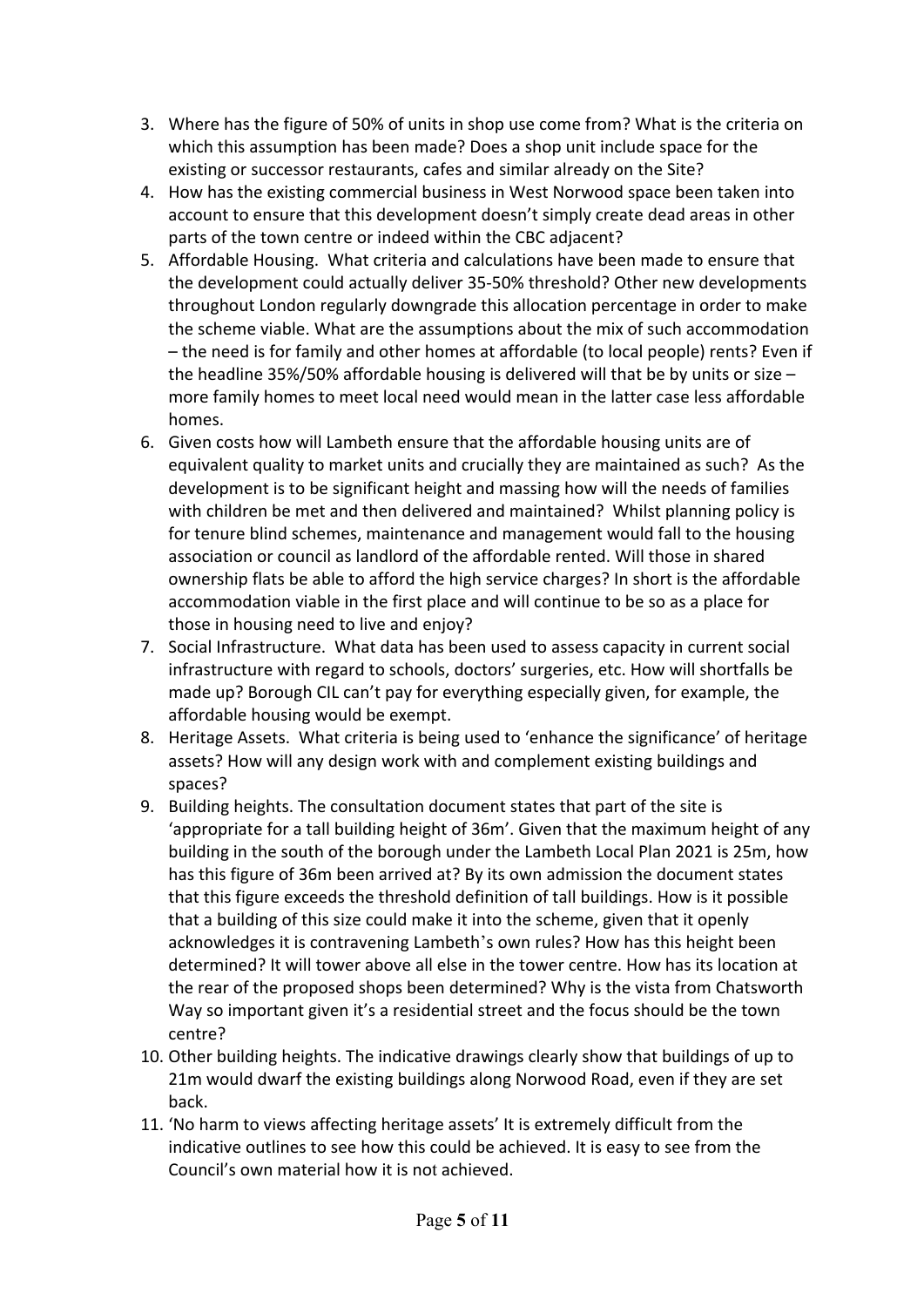- 12. 'Respect context and create a balanced townscape with the Victorian frontage opposite'. The outline diagrams clearly show that 4-6 storey buildings of the size along the front would totally dominate and tower over the buildings opposite.
- 13. 'Active ground floor uses and key routes through the site'. How would this be achieved given the density of proposed buildings? Is there enough 'active' uses to fill the entire Norwood Road frontage and the routes beyond? Where is the evidence to show there won't be significant vacancy with inactive fronts to empty units? The experience of Ira Court comes to mind along with other recent developments in Tulse Hill and developers own viability assessments.
- 14. 'Provide a varied roofscape'. How would this be achieved, especially if the financial viability only allows for one principal developer? How could the site be split up into plots so that different architects and developers could ensure variety of shape and form? Which developer would draw the short straw and have to accept low rise less bulky buildings? How would they be compensated or indeed enabled to proceed with development?
- 15. Transport, movement and public realm. There is no proposal for any residents or public parking. How does this fit in with providing ev charge points for new buildings? What measure are being suggested to minimise displacement parking into already congested neighbouring roads? Has the Council assessed the viability of the shops and other uses with no car parking at all?
- 16. If this new public space is to 'provide a focal point for the town centre', how will placing it next to the largest buildings ensure there is enough light and rain to support a harmonious green public space?
- 17. Neighbour relationships. How will tall buildings of 6-12 storeys not impact upon the existing buildings adjacent to the site given they will be looking directly at each other, and will absolutely overshadow them? This includes the Council flats on the York Hill estate, the flats above the shops on the opposite side of Norwood Road and the side streets.
- 18. Energy and sustainability. The consultation says that 'every effort should be made to maximise contribution towards achieving net zero emissions'. Given Norwood's ambition to be net zero by 2030 and Lambeth's own borough-wide targets, this should be a commitment rather than wishful thinking. There is a lot of greenwashing here. A development for the  $21^{st}$  century of this scale and size should be laying down clear non-negotiables when it comes to energy, sustainability and climate change issues. Why are these not built into the scheme as primary objectives? Why is this massive housing lead project not being designed to be 100% energy efficient when the technology and expertise exists to do so? This section of the consultation lays bare the shocking lack of future ambition for the project.
- 19. Air Quality. The consultation simply says that air quality be 'addressed'. This is weak. It should be a primary objective of any such scheme to have a non-negotiable commitment to reducing potential pollution, whether that be through heating and lighting systems or vehicle use.
- 20. Access to urban space development should address existing open space deficiency. How is this going to be achieved given the density of building that is being proposed? It is more likely that this development will exacerbate open and play space deficiency in the area.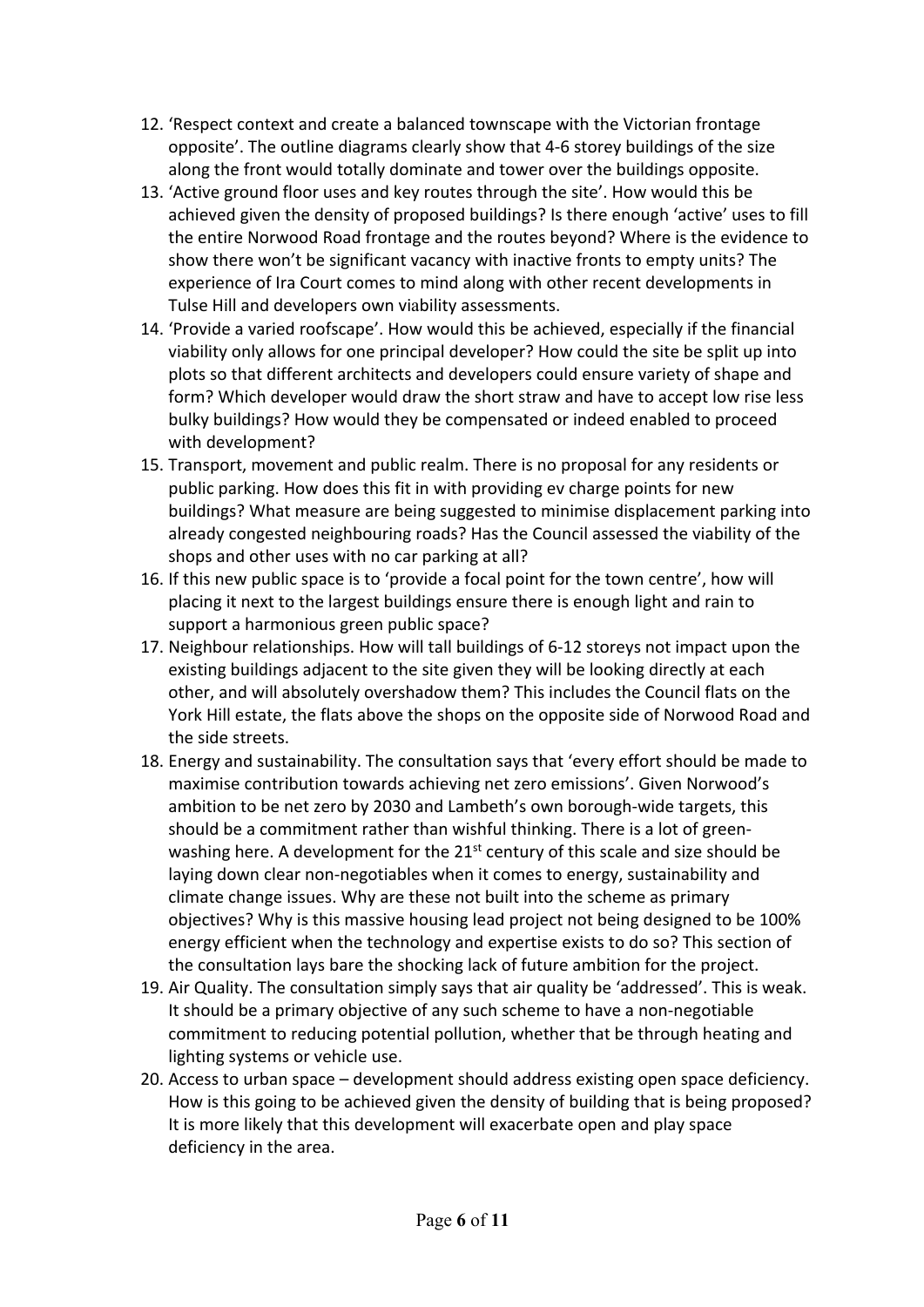#### **VISION MAP.**

The map demonstrates that the 81m AOD building in the middle will clearly tower above even the highest local buildings of the York Hill estate which sit in an elevated position on York Hill. As such this diagram show how inappropriate a tower of this height would be. The proposed 81mAOD high tower would stand less than 40 metres way from the existing buildings/shops opposite on Norwood Road that are only 55m AOD high. The new tower would dwarf these businesses and the homes above and block out daylight and sunlight in the afternoons and evenings. Similarly in the mornings those living to the west would lose out.

#### **CONTEXT.**

Land Ownership. How many different landowners currently own the various site plots? Would the necessary CPOs make the site viable? Could compulsory purchase powers be justified and achieved to take away over 30 viable existing businesses and 80 families' and others' homes?

Existing land uses. How many of the tenants/shops/church and businesses have been consulted? How many of the current council tenants would be allocated new homes within any new development? How would the development ensure that businesses would not be lost for good in the area given the inevitable years of building works? What would happen to these residents and businesses whilst building work is underway? A particular issue if there is one comprehensive development.

Local Plan Place and Neighbourhood Policy. This section leads to the recently adopted Local Plan.

PN7A states that '*Development in the area will need to be of a scale and form related and appropriate to its context*'. How does breaking the threshold for building heights in this proposal fit in with the Local Plan? Or indeed with what already existing in West Norwood? PN7B *All ground floor units should be in active frontage and no fewer than 50% of ground floor units are to be in shop use.* What data and evidence is used to support these requirements?

PN7E *increase green infrastructure, improve access to open space and improve air quality.* What specifics are going to be applied to this Site 18 proposal. How will you improve air quality and by how much with regard to WHO guidelines? How will you increase green structure given the site size and the number of housing units that are being proposed? The two are incompatible. Tower blocks are notoriously environmentally unfriendly and historically contribute more greenhouse gases in their construction. To what standards will any new development hold eg Passive Haus?

Neighbourhood Development Plan. The Norwood Planning Assembly (NPA) has been working on a specific Neighbourhood Plan proposal for this site. Why has this new proposal not referenced all the work already carried out and taken heed of the community discussions that have been taking place over the last 15 years?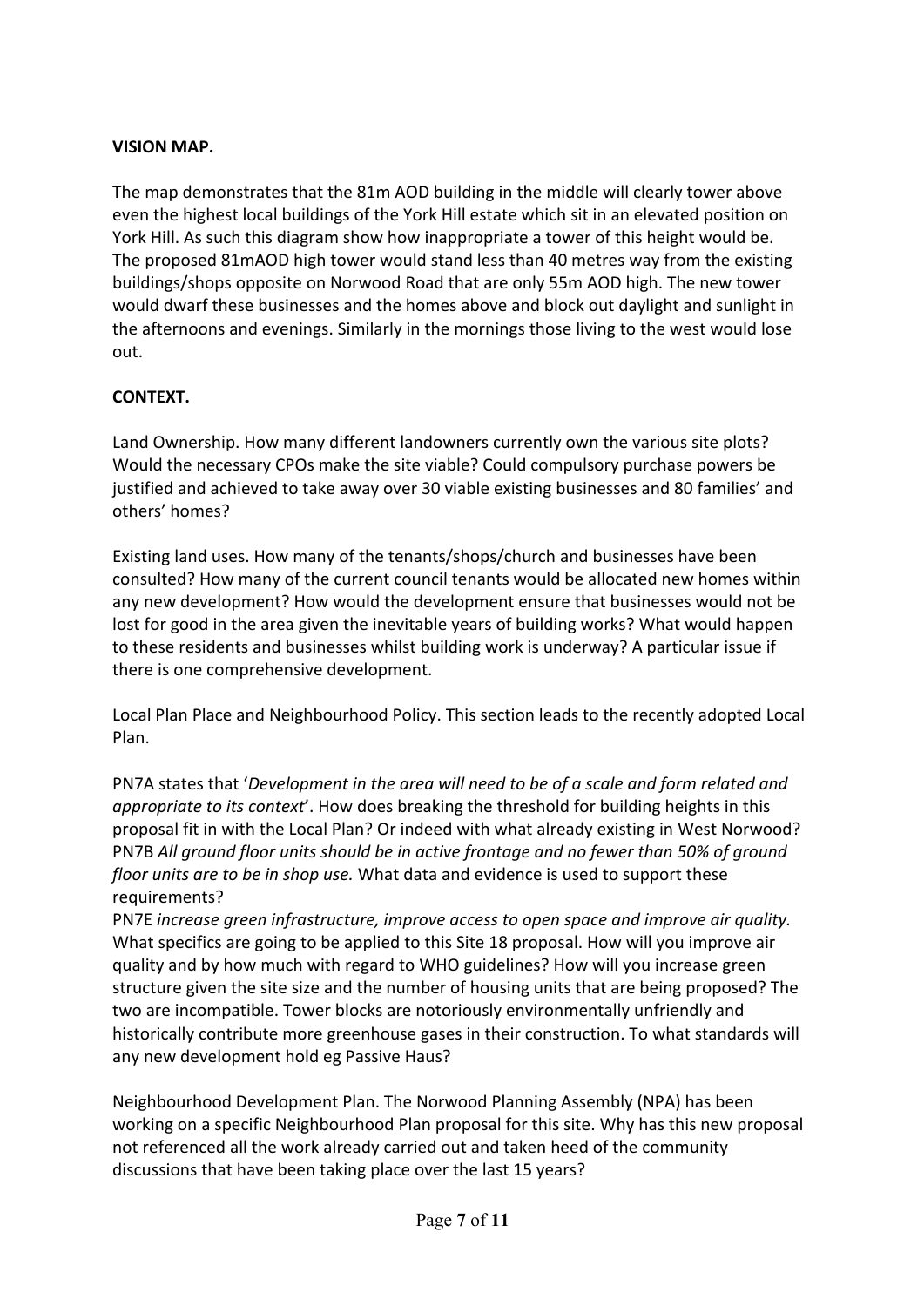Views. The context document states there are no strategic views. The proposed massing and heights will mean that this development will totally dominate the views from all around and be visible from all around.

Access to open space and nature conservation. The proposal accepts that there is a deficiency of open space. However the proposed massing means that any open space on the new development will be limited including any new public square. Furthermore it will introduce at least 1000 extra people to an area of identified deficiency.

Neighbour Context: The proposed 11-12 storey block will be less than 40m away from 3-4 storey residential units on Norwood Rd. The maisonettes opposite on York Hill are 3 storeys and the York Hill estate a maximum of 5 storeys. The housing on Lansdowne Hill is predominantly 2 storeys. The proposed block is between 50-66% higher than any of the existing buildings. This clearly demonstrates how inappropriate the new proposal is.

#### **EVIDENCE DOCUMENT**

Section 1.3 The SADPD assumes that the site will be comprehensively developed. This assumes that the existing Victorian shop fronts and buildings behind would have to go along with the 80 families and other households and the 30 or so businesses.

Section 1.4 Refers to the Local Plan in how it approached massing. It doesn't explain why or how the LLP has been breached with regard to building heights.

Section 3.1. Key principles. With each of these principles there is an unresolved tension between the bulk and scale of the buildings with the objectives of creating wider pavements, improved permeability, safe spaces and through routes.

Section 4.1 and 4.2. The commercial space indicates clearly that on the ground floor we could expect 4 massive blocks and a very small public space. This is not the size and stature of a town square as all the other previous consultations have alluded to. This is simply a small space with a few trees that might house one of two benches. It is not the open focal point and meeting space that is required for a town centre.

Figures 14 and 17. How is it possible to have a 12 storey block that towers above everything be described as 'discretely located' and 'respects the high street scale'? This building would be 66% higher than the existing buildings along Norwood Road and would be visible from practically every angle. This is how it would 'help wayfinding'.

Section 5.1 The document states that the development should not be 'unduly dominant in its context'. It is hard to reconcile this given the scale of the buildings in relation to the existing building lines. A development on this scale for a town centre would totally dominate the townscape.

Section 5.3. The height and massing. Policy Q26 of the Lambeth Local Plan makes it clear that the threshold for tall buildings in this area is 25m. The proposal contains indicative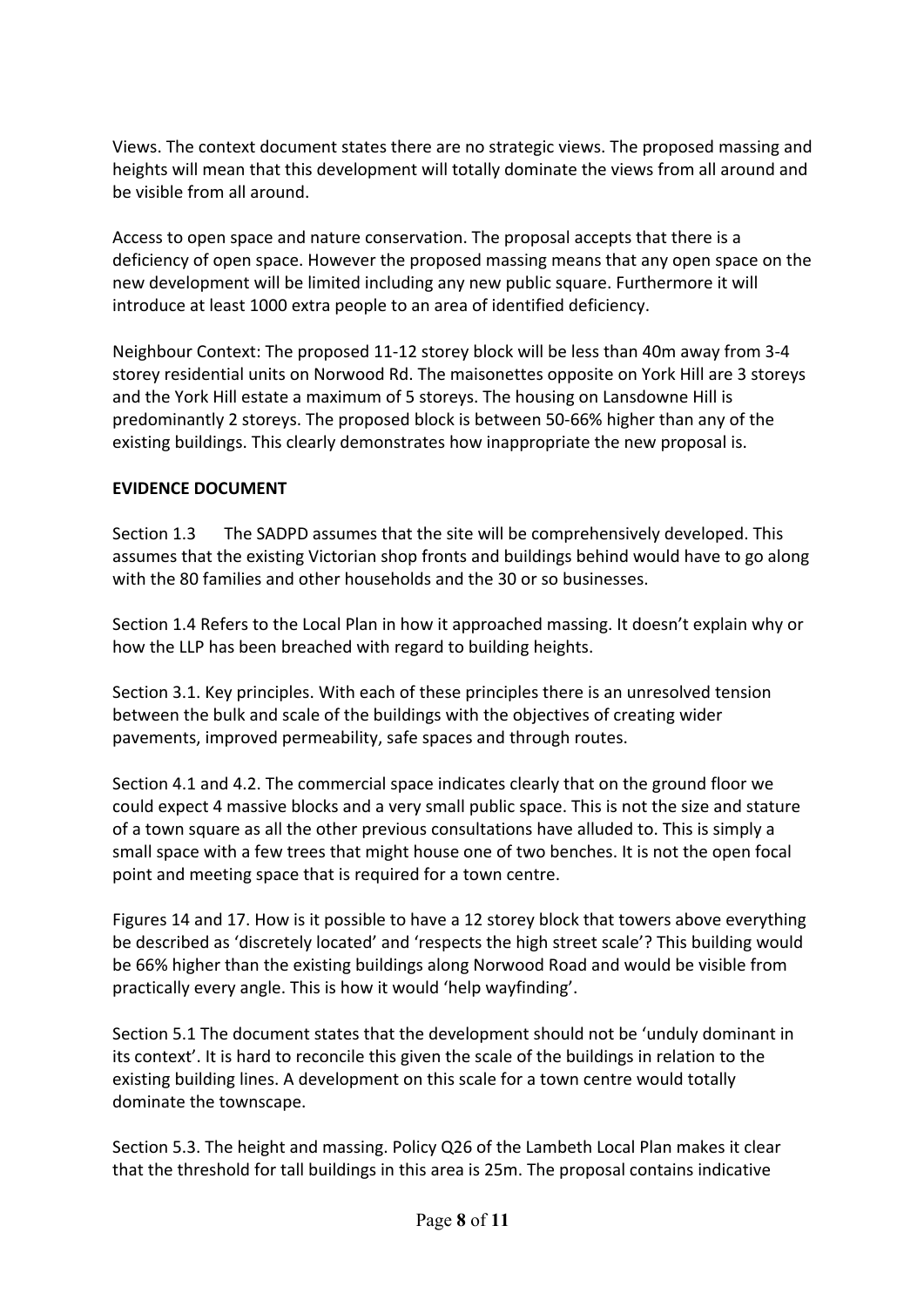proposals for 36m, an increase of 50% above the maximum. It is therefore inexplicable that the SADPD has accepted this height as a possibility.

Section 6.1. The document states that the centre of the site can accommodate a degree of height c36m despite acknowledging elsewhere that this height is way above the threshold for acceptable building heights in the part of the borough (LLP 2021). How could this conclusion have been reached?

The indicative images do not take into account the proposed development at Knollys Yard. Both have a bearing on the impact on the town centre and wider residential area of West Norwood.

#### **SUSTAINABILITY APPRAISAL**

- 1. How will the affordable housing threshold be achieved? How will Lambeth ensure that financial viability of the development does not compromise the 35-50%?
- 2. How does the 70% low cost social rent and 30% intermediate housing work with the financial viability of the project?
- 3. Flexible workspace for creative businesses and commercial space. How has demand for these spaces been calculated and how does the development ensure that these are still going to be viable workspaces in 50 years' time? How will local businesses or even any business in these sectors be able to afford the space whilst the development remains viable?
- 4. What structures will be in place to encourage training for local people within the creative and digital workspace?
- 5. Community floorspace '*existing church will have opportunity to remain on site'*. How has community floorspace been calculated given all the other space requirements on the site such as housing units? What is the opportunity being offered – space at a commercial rent as if offices?
- 6. Development will be car free. How will this development ensure that disabled and physically challenged people do actually have '*improved accessibility'*? Has the viability of the town centre existing businesses and new ones been assessed in a world without car parking, considering that which exists currently?
- 7. Local Plan Policies apply. How does this fit in with the proposed breaking the threshold height limits as specified within the Local Plan?
- 8. '*Site specific design principles will contribute towards ensuring high quality, attractiveness, character and sustainability of the built environment'*. This is a very poor quality threshold statement that basically says whatever is built will be at least better than the brownfield site it replaces. Lambeth have long viewed West Norwood and Tulse Hill as run down areas of low expectations. The design of even the most modern buildings reflects this attitude. 2 Thurlow Park Rd built in 2021 was designed by a very good architect yet is boring, monolithic and ugly. It could never have been built in a more affluent area. It typifies the current thinking within Lambeth planning. Nowhere has the council insisted on a standard of design that lifts the area, or raises the bar. When redesigning a brand new town centre we cannot settle for this low level standard of architecture. Einstein said that you cannot solve problems at the same level of thinking as that which created the problems. We cannot lift the area and have a town centre that is world class if we carry on doing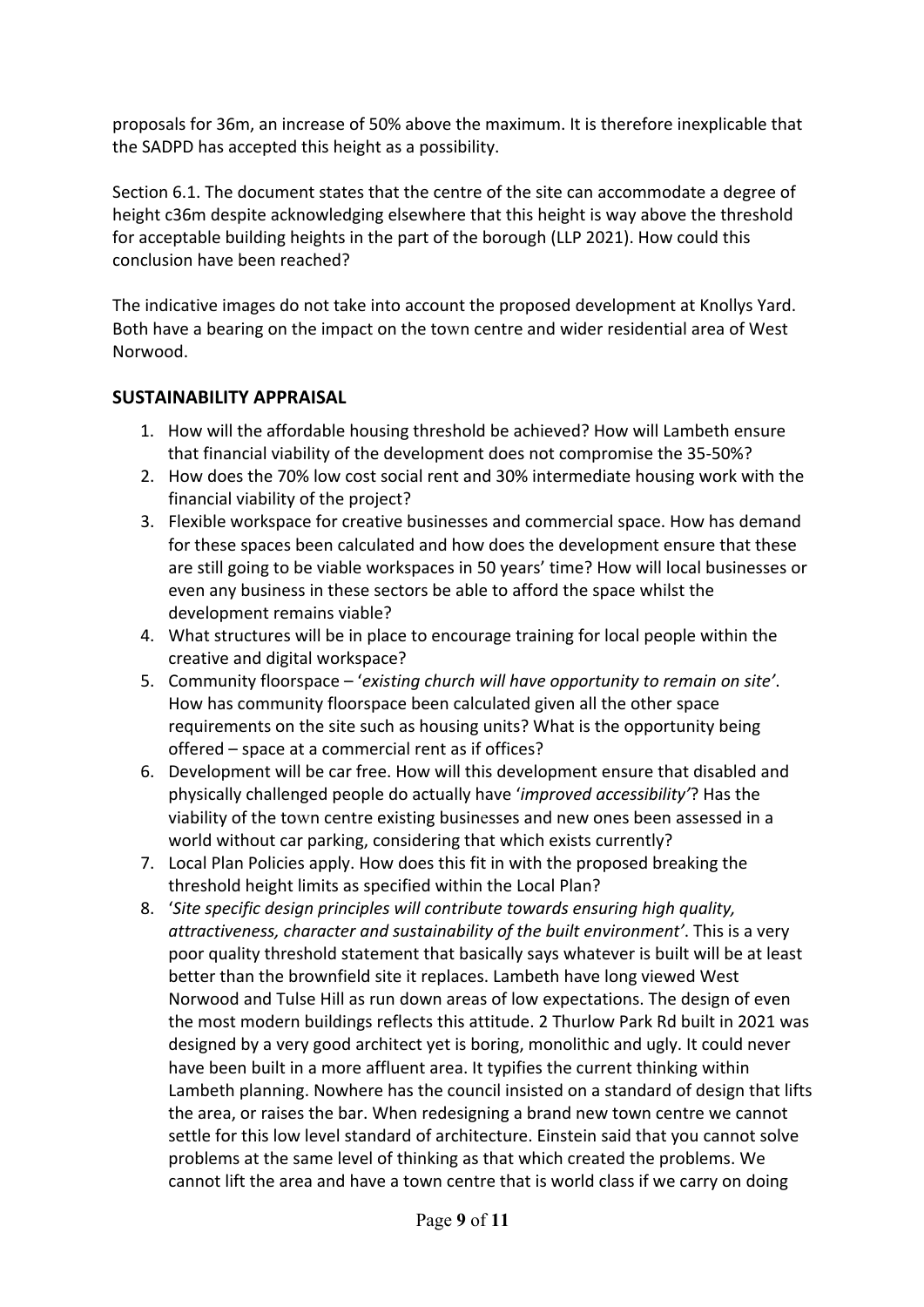the same old poor quality designs. Indeed it would be better if we keep and improve the existing in such circumstances.

- *9. 'The site is considered suitable for a tall building'* How is this statement possible given it significantly exceeds the height threshold in the Local Plan? '*Design principles related to height are included in the policy'.* Which policy does this statement refer to? How can Lambeth say that the proposal adheres to current policy when it blatantly flaunts the Local Plan? Where is the evidence for this assertion?
- 10. How are neighbour relationships being acknowledged when 80 families and other households are losing their homes along with over 30 local businesses, and the proposed block will overshadow every single building in the area?

#### **CONCLUSION**

We ask the Council to now formally withdraw Sites 18 & 19 from the SADPD, and new plans be developed with the local community of residents and businesses, for the following reasons:

- There was no advance notification or involvement of community groups or the public.
- No notification or explanation of the apparent withdrawal of the 2009 Master Plan and the West Norwood and Tulse Hill: a Manual for Delivery 2017.
- Cabinet approval was on 13 December but it took until 6 January 2022 to notify Norwood community groups and offer an online briefing. This was held on the earliest possible date offered by the Council of 24 January. The West Norwood and Tulse Hill community has therefore been given less than four weeks to activate the community and respond following this briefing. The statutory consultation period of six weeks is therefore not being complied with.
- Insufficient time and resources allowed to adequately engage the community in understanding the proposals and their long term impact.
- The Council has not even informed those residents and businesses whose buildings would be demolished. Our neighbours and local shops face years of anxiety but no help is being offered by the Council.
- Very limited consultation methods only used; no attempt to reach hard to reach groups.
- The drafted proposals do not actively promote the Council's policy to address climate change.
- There is no evidence of the long-term impacts of the pandemic being considered and incorporated.
- The plans come across as a desktop exercise not tailored to local circumstances.
- Unlike the other 12 sites, sites 18 and 19 are major developments that will profoundly impact the retail and residential heart of West Norwood and Tulse Hill – one of the five town centres recognised by Lambeth.
- No other Lambeth town centre is to be affected in the same way by these development plans, so we believe that the consultation process must also be treated differently to reflect this.